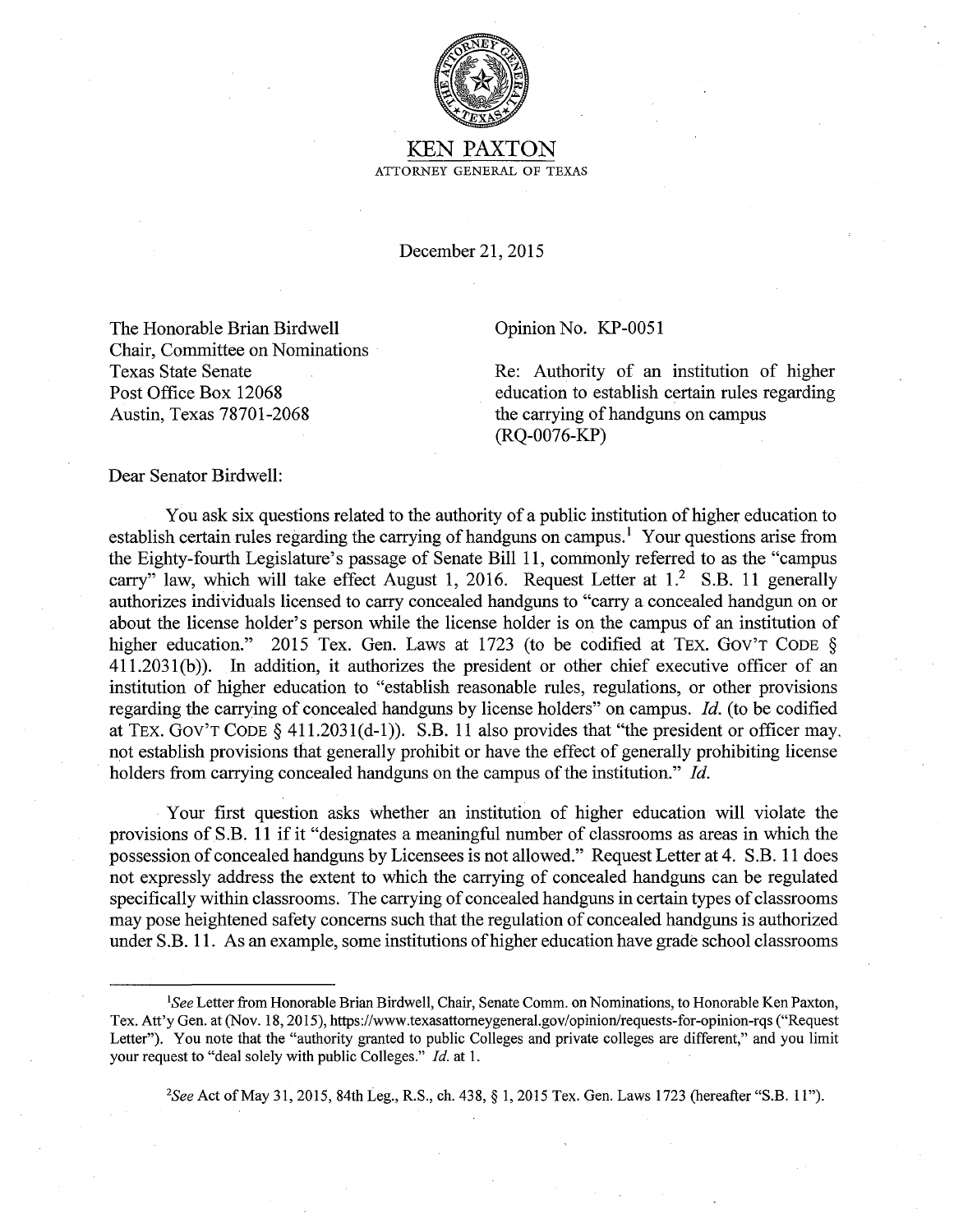on their campuses. Given that the Legislature has made it a criminal offense to carry a firearm on the physical premises of such a school, rules regulating the carrying of concealed handguns in such grade school classrooms would be consistent with the Legislature's intent. *See* TEX. PENAL CODE  $§$  46.03(a)(1). That said, attending or teaching class is the primary reason most individuals are on campus. If an institution prohibited the carrying of concealed handguns in a substantial number of classrooms, a court would likely conclude that the effect would be to "generally prohibit" license holders from carrying concealed handguns on campus, contrary to the Legislature's express requirements. $3$ 

Also related to regulation of handguns in the classrooms, your second question asks whether an institution of higher education will violate the provisions of S.B. 11 if it "allows individual professors to designate their classrooms as areas in which the possession of the concealed handguns by Licensees is not allowed." Request Letter at 4. While the Legislature has required that faculty be consulted prior to establishing the rules, S.B. 11 places the authority to make rules regarding the carrying of concealed handguns on campus with the "president or other chief executive officer." 2015 Tex. Gen. Laws at 1723 (to be codified at TEX. Gov'T CODE  $\S$  411.2031(d-1)). No provisions within S.B. 11 authorize a president or chief executive officer to delegate this authority to individual professors, and reading S.B. 11 as a whole suggests that the Legislature did not intend to allow such piecemeal regulation of handguns on campus. *See TGS-N OP EC Geophysical Co. v. Combs,* 340 S.W.3d 432, 439 (Tex. 2011) (explaining that courts construe statutes as a whole rather than in isolation). Institutions of higher education are required to "widely distribute the rules ... to the institution's students, staff, and faculty, including by prominently publishing the provisions on the institution's Internet website." 2015 Tex. Gen. Laws at 1723-74 (to be codified at TEX. Gov'T CODE § 41 l.2031(d-3)). Requiring that the rules be . distributed to faculty suggests that the Legislature did not intend for the faculty members themselves to establish those rules. And, as a practical matter, if each faculty member could establish individualized rules, adequately publishing such rules and providing the notice required by S.B. 11 would be unmanageable.<sup>4</sup> Thus, a court would likely conclude that S.B. 11 does not authorize a president or chief executive officer of an institution of higher education to delegate to

<sup>&</sup>lt;sup>3</sup> See Univ. of Tex. at Austin, Campus Carry Policy Working Group Final Report, at 6, Dec. 2015, *available at* http://campuscarry.utexas.edu/CCWorkingGroup-FinalReport.pdf ("The primary on-campus activity for most of our more than 50,000 students is going to class. Excluding handguns from classrooms would have the effect of generally prohibiting license holders from carrying their handguns and so would violate S.B. 11.").

<sup>4</sup> S.B. 11 requires institutions of higher education to "give effective notice under Section 30.06, Penal Code, with respect to any portion of a premises on which license holders may not carry." 2015 Tex. Gen. Laws at 1723 (to be codified at TEX. GOV'T CODE § 411.2031(d-1)). Penal Code section 46.035(a-3) also provides that notwithstanding subsection (a) or section 46.03(a), "a license holder commits an offense if the license holder intentionally carries a handgun" in a location on campus where the institution has by rule prohibited the carrying of concealed weapons, "provided the institution gives effective notice under Section 30.06." 2015 Tex. Gen. Laws at 1726; *see* TEX. PENAL CODE § 30.06(b) (providing that notice under section 30.06 may be "oral or written communication"), (c)(3)(B)(iii) (providing that a sign displayed on the property constitutes notice if it "is displayed in a conspicuous manner clearly visible to the public").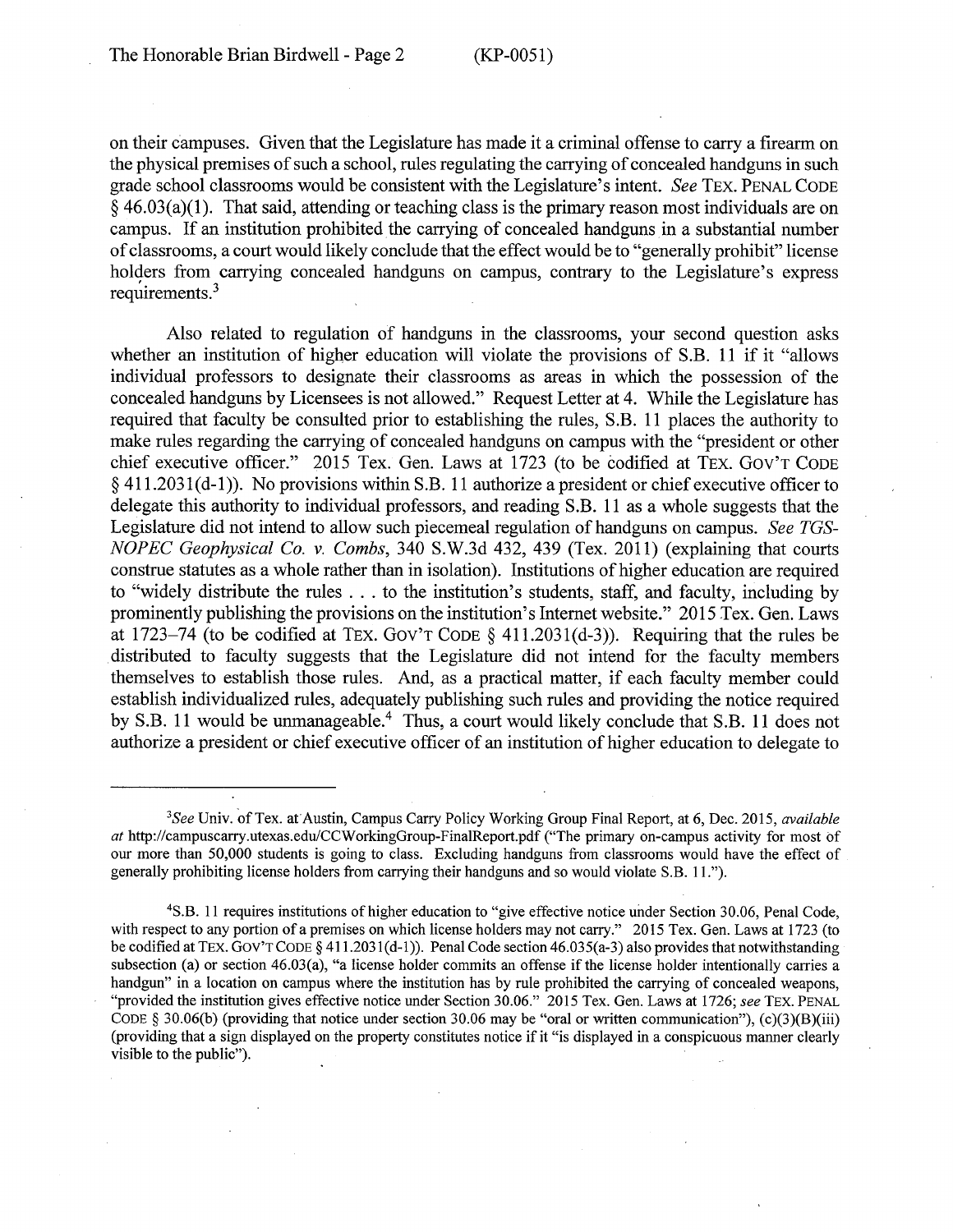individual professors the decision as to whether possession of a concealed handgun is allowed in the individual professor's classroom.

Your third question asks whether an institution of higher education would violate S.B. 11 if it prohibited or effectively prohibited the possession of handguns in "dormitories and/or other college-owned or leased residential housing." Request Letter at 5. S.B. 11 expressly prohibits an institution of higher education from adopting any rule, regulation, or other provision prohibiting license holders from carrying handguns on campus, except in limited circumstances. 2015 Tex. Gen. Laws at 1723 (to be codified at TEX. GOV'T CODE § 411.2031(c)). One of those exceptions is found in subsection (d), which provides that "[a]n institution of higher education ... may establish rules, regulations, or other provisions concerning the storage of handguns in dormitories or other residential facilities ... located on the campus of the institution." 2015 Tex. Gen. Laws at 1723 (to be codified at TEX. GOV'T CODE  $\S$  411.2031(d)). This provision allows an institution to establish reasonable requirements related to the location and manner in which handguns are stored within its residential facilities on campus. What is reasonable in any given circumstance will involve questions of fact.<sup>5</sup> If an institution placed a prohibition on handguns in the institution's residential facilities, however, it would effectively prohibit license holders in those facilities from carrying concealed handguns on campus, in violation of S.B. 11.<sup>6</sup> This is because "rules, regulations, or other provisions concerning the *storage of handguns in dormitories"*  presupposes their presence in dormitories. 2015 Tex. Gen. Laws at 1723 (to be codified at TEX. Gov'T CODE § 41 l.203l(d)) (emphasis added); *see* BLACK'S LAW DICTIONARY (10th ed. 2014) (defining "storage" to mean "[t]he act of putting something away for future use; esp., the keeping or placing of articles in a place of safekeeping, such as a warehouse or depository").

Your fourth question asks whether an institution of higher education would violate S.B. 11 if it temporarily prohibited the carrying of handguns by license holders on either "all or most of the campus" or, alternatively, "on certain portions of the campus." Request Letter at 5. The distribution and notice requirements discussed above suggest that the Legislature did not intend to allow frequent, temporary restrictions on the carrying of concealed handguns. S.B. 11 does, however, allow a president or officer to "amend the provisions as necessary for campus safety," and to consider "specific safety considerations, and the uniqueness of the campus environment." . 2015 Tex. Gen. Laws at 1723 (to be codified at TEX. Gov'T CODE§ 411.203 l(d-1)). Pursuant to this language, a court could conclude that occasional, reasonable temporary restrictions that are prominently posted on the institution's website clearly notify license holders of the restrictions, and do not amount to a general prohibition on the carrying of concealed handguns on campus.

Your fifth question asks whether a concealed handgun licensee has "standing to bring an action" if the licensee reasonably believes that the institution "has exceeded its authority ... , or that it has taken regulatory action without meeting the procedural requirements" under S.B. 11. Request Letter at 5. While sovereign immunity protects the state from lawsuits for money

<sup>5</sup>*See* Campus Carry Policy Working Group Final Report, *supra* note 3, at 21 (establishing restrictions for gun safes used by license holders).

<sup>6</sup> *See id.* at 20-21 ("With three exceptions, the concealed carry of handguns should be prohibited in all oncampus residence halls.").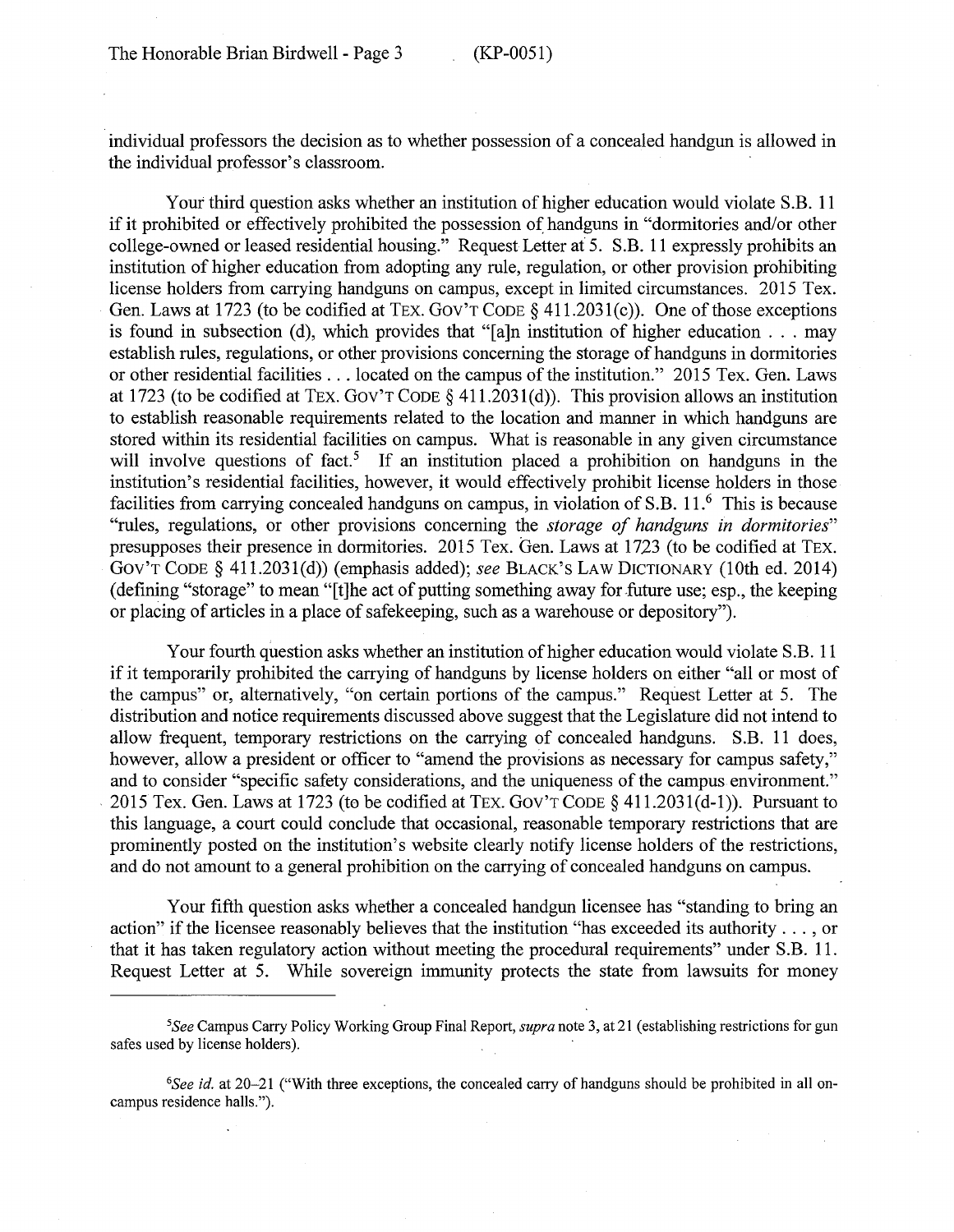damages, "suits to require state officials to comply with statutory or constitutional provisions are not prohibited by sovereign immunity." *City of El Paso v. Heinrich,* 284 S.W.3d 366, 372 (Tex. 2009). "Private parties may seek declaratory relief against state officials who allegedly act without legal or statutory authority." *Tex. Nat. Res. Conservation Comm 'n v. IT-Davy,* 74 S.W.3d 849, 855 (Tex. 2002). Thus, an individual whose legal rights have been infringed due to a president or chief executive officer of an institution adopting regulations that exceed the authority granted in S.B. 11 would have standing to bring an *ultra vires* cause of action against the president or chief executive officer. *See Heinrich,* 284 S.W.3d at 372; *see also* TEX. C1v. PRAC. & REM. CODE § 37.004(b) (providing that an individual whose legal rights are affected by a statute "may have determined any question of construction" of that statute). The remedy for such action would be limited to injunctive relief. *See Heinrich,* 284 S.W.3d at 376 ("[A] claimant who successfully proves an *ultra vires* claim is entitled to prospective injunctive relief.").

Your final question asks whether the offense found in subsection 46.035(a-3) of the Penal Code would apply to a licensee carrying a concealed handgun if an institution of higher education has failed to comply with S.B. 11. Request Letter at 5. S.B. 11 amended section 46.035 of the Penal Code to add subsection (a-3), which will become effective August 1, 2016. 2015 Tex. Gen. Laws at 1726. At that time, subsection 46.035(a-3) will provide:

> Notwithstanding Subsection (a) or Section 46.03(a), a license holder commits an offense if the license holder intentionally carries a concealed handgun on a portion of a premises located on the campus of an institution of higher education in this state on which the carrying of a concealed handgun is prohibited by rules, regulations, or other provisions established under Section  $411.2031(d-1)$ , Government Code, provided the institution gives effective notice under Section 30.06 with respect to that portion.

*Id.* (to be codified at TEX. PENAL CODE § 46.035(a-3)). If a court concludes that the rules established by an institution of higher education with regard to where concealed handguns may be carried are not authorized by statute, "it would follow that any further enforcement of such provisions would be ultra vires." *Tex. Dep 't of State Health Servs. v. Balquinta,* 429 S.W.3d 726, 751 (Tex. App.—Austin 2014, no pet.).<sup>7</sup>

<sup>7</sup>Y ou do not ask whether institutions of higher education may establish policies regarding the manner in which license holders carry on campus, such as holster requirements or policies regarding the presence of a chambered round. *See* Campus Carry Policy Working Group Final Report, *supra* note 3 at 16 (preventing license holders from carrying a gun with a chambered round, requiring license holders to carry in a holster that completely covers the trigger and trigger guard area, and requiring sufficient tension on the handgun to retain it in the holster when subjected to unexpected jostling). Analyzing such restrictions would involve whether S.B. 11 delegated to public institutions of higher education the ability to restrict the manner in which license holders carry and whether state law restrictions on the manner of carrying preempts the field of such regulations. *See, e.g.,* S. *Crushed Concrete, L.L.C. v. City of Houston,* 398 S.W.3d 676, 678 (Tex. 2013) (recognizing that state law may preempt local ordinances).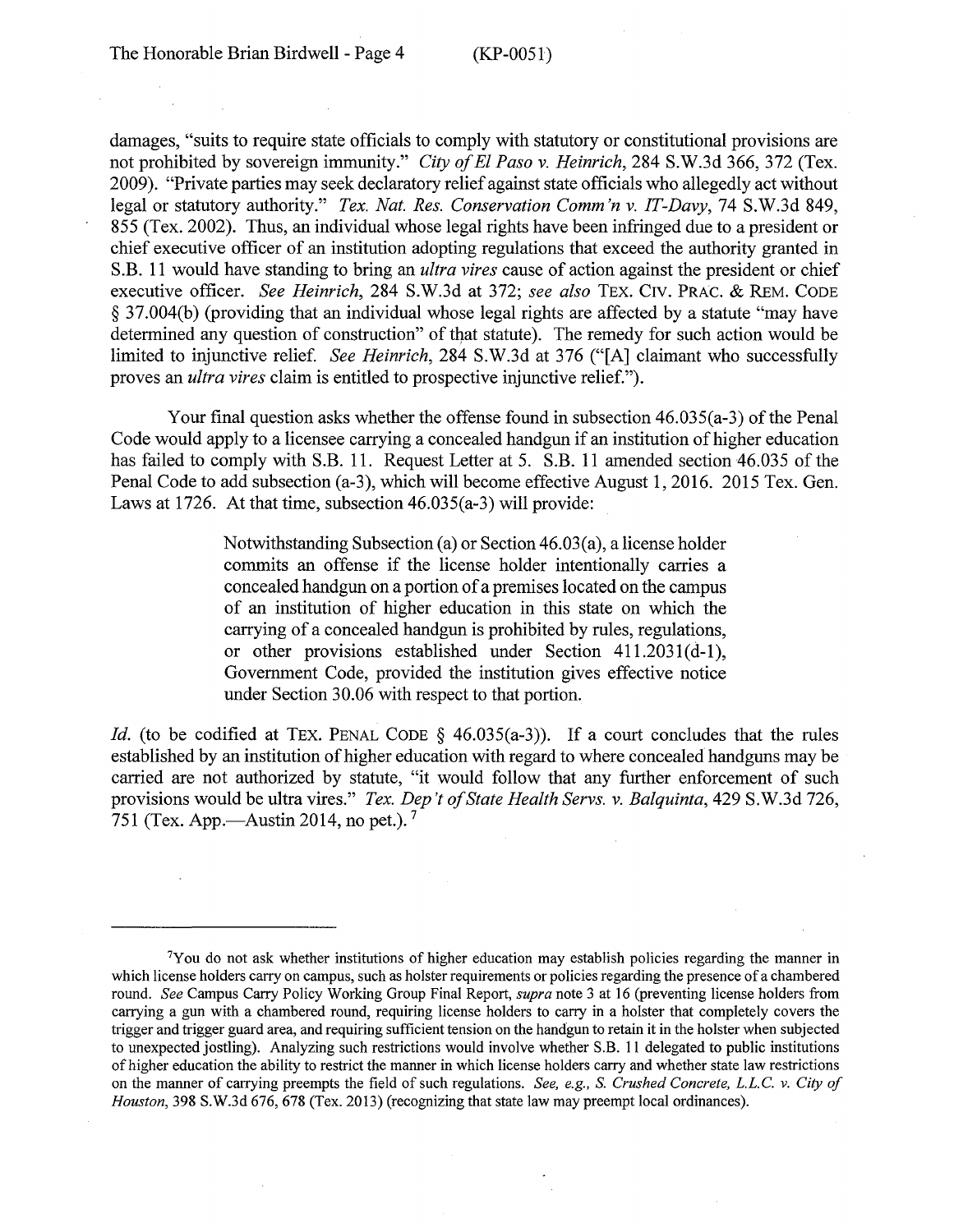## **SUMMARY**

A court would likely conclude that a public institution of higher education exceeds the authority granted under Senate Bill 11 if it prohibits the carrying of concealed handguns in a substantial number of classrooms or delegates to individual professors the decision as to whether possession of a concealed handgun is allowed in the individual professor's classroom.

If a public institution of higher education placed a prohibition on handguns in the institution's campus residential facilities, it would effectively prohibit license holders in those facilities from carrying concealed handguns on campus, in violation of the express terms of Senate Bill 11.

A court could conclude that occasional, reasonable, temporary restrictions that are prominently posted on the institution's website clearly notify license holders and do not amount to a general prohibition on the carrying of concealed handguns on campus.

An individual whose legal rights have been infringed due to a president or chief executive officer of a public institution adopting regulations that exceed the authority granted in Senate Bill 11 would likely have standing to bring an *ultra vires* cause of action against the president or chief executive officer.

If a court concludes that the rules established by an institution of higher education with regard to where concealed handguns may be carried are not authorized by statute, it would follow that any further enforcement of such provisions would be *ultra vires.* 

Very truly yours,

Part

KEN PAXTON Attorney General of Texas